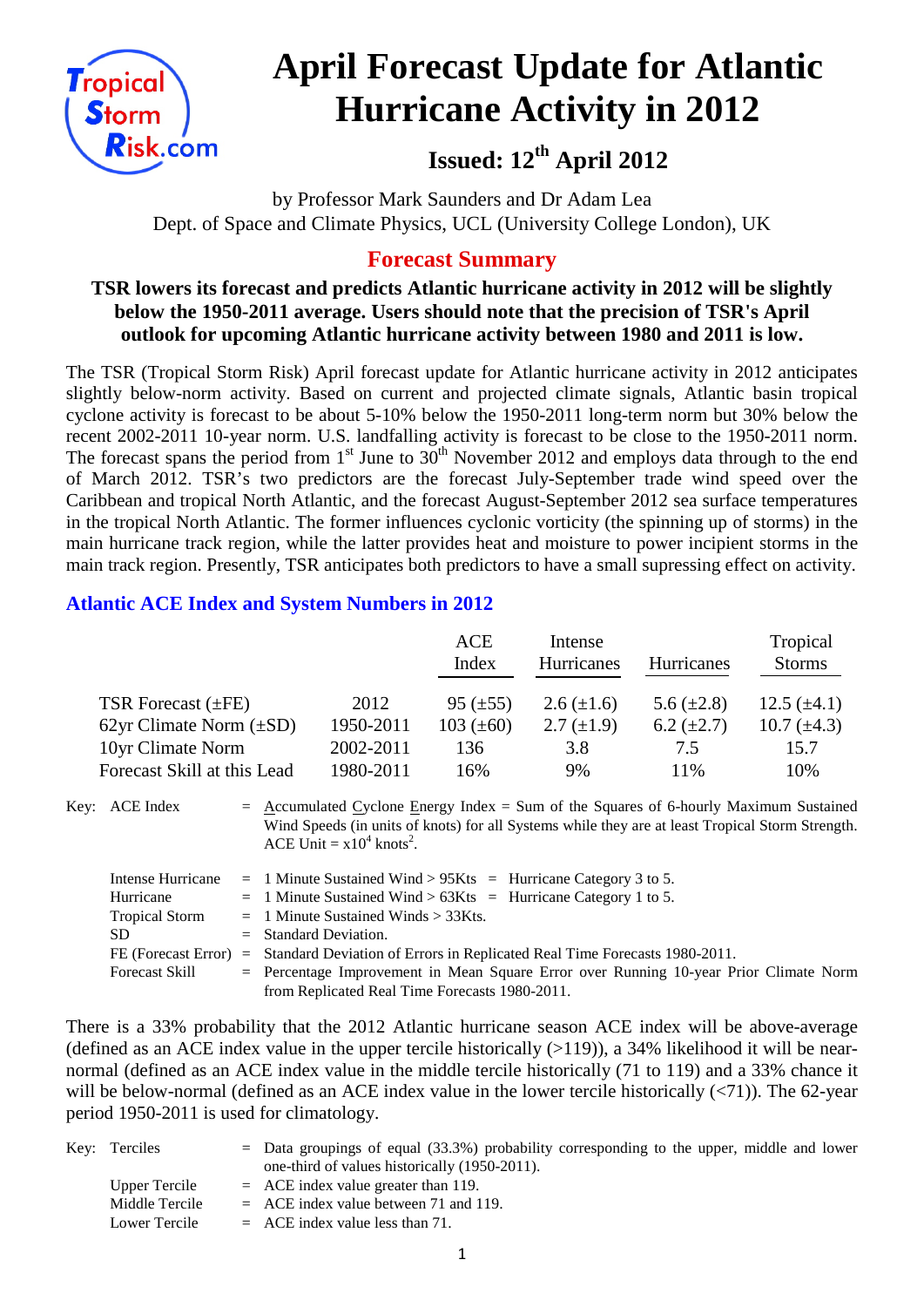# **ACE Index & Numbers Forming in the MDR, Caribbean Sea and Gulf of Mexico in 2012**

|                              |           | ACE<br>Index  | Intense<br><b>Hurricanes</b> | Hurricanes        | Tropical<br><b>Storms</b> |
|------------------------------|-----------|---------------|------------------------------|-------------------|---------------------------|
| TSR Forecast $(\pm FE)$      | 2012      | 72 $(\pm 52)$ | 2.3 $(\pm 1.5)$              | $3.9 \ (\pm 2.4)$ | 7.4 $(\pm 3.3)$           |
| 62yr Climate Norm $(\pm SD)$ | 1950-2011 | 81 $(\pm 58)$ | 2.4 $(\pm 1.8)$              | 4.4 $(\pm 2.5)$   | 7.4 $(\pm 3.5)$           |
| Forecast Skill at this Lead  | 1980-2011 | 18%           | 14%                          | 18%               | 17%                       |

The Atlantic hurricane Main Development Region (MDR) is the region 10°N-20°N, 20°W-60°W between the Cape Verde Islands and the Caribbean Lesser Antilles. A storm is defined as having formed within this region if it reached at least tropical depression status while in the area.

There is a 33% probability that the 2012 Atlantic hurricane season ACE index will be above-average (defined as an ACE index value in the upper tercile historically (>95)), a 38% likelihood it will be nearnormal (defined as an ACE index value in the middle tercile historically (41 to 95) and a 29% chance it will be below-normal (defined as an ACE index value in the lower tercile historically  $(\leq 41)$ ). The 62-year period 1950-2011 is used for climatology.

#### **USA Landfalling ACE Index and Numbers in 2012**

|                              |           | ACE               |                   | Tropical        |
|------------------------------|-----------|-------------------|-------------------|-----------------|
|                              |           | Index             | <b>Hurricanes</b> | <b>Storms</b>   |
| TSR Forecast $(\pm FE)$      | 2012      | 2.4 $(\pm 2.1)$   | $1.5 \ (\pm 1.5)$ | $3.6 (\pm 2.2)$ |
| 62yr Climate Norm $(\pm SD)$ | 1950-2011 | $2.4 \ (\pm 2.2)$ | $1.5 \ (\pm 1.3)$ | 3.1 $(\pm 2.0)$ |
| 10yr Climate Norm            | 2002-2011 | 2.8               | 1.7               | 4.4             |
| Forecast Skill at this Lead  | 1980-2011 | 4%                | 4%                | 6%              |

| Key: ACE Index                                  | $=$ Accumulated Cyclone Energy Index = Sum of the Squares of hourly Maximum<br>Sustained Wind Speeds (in units of knots) for all Systems while they are at least<br>Tropical Storm Strength and over the USA Mainland (reduced by a factor of 6).<br>ACE Unit = $x10^4$ knots <sup>2</sup> . |
|-------------------------------------------------|----------------------------------------------------------------------------------------------------------------------------------------------------------------------------------------------------------------------------------------------------------------------------------------------|
| Landfall Strike Category<br><b>USA Mainland</b> | $=$ Maximum 1 Minute Sustained Wind of Storm Directly Striking Land.<br>$=$ Brownsville (Texas) to Maine                                                                                                                                                                                     |

USA landfalling intense hurricanes are not forecast since we have no skill at any lead.

There is a 47% probability that in 2012 the USA landfalling ACE index will be above average (defined as a USA ACE index value in the upper tercile historically (>2.54)), a 26% likelihood it will be near-normal (defined as a USA ACE index value in the middle tercile historically (1.11 to 2.54)) and a 27% chance it will be below-normal (defined as a USA ACE index value in the lower tercile historically  $(\le 1.11)$ ). The 62-year period 1950-2011 is used for climatology.

#### **Caribbean Lesser Antilles Landfalling Numbers in 2012**

|                              |           | <b>ACE</b><br>Index | Intense<br>Hurricanes | <b>Hurricanes</b> | Tropical<br><b>Storms</b> |
|------------------------------|-----------|---------------------|-----------------------|-------------------|---------------------------|
| TSR Forecast $(\pm FE)$      | 2012      | 1.2 $(\pm 2.0)$     | $0.2~(\pm 0.4)$       | $0.5~(\pm 0.6)$   | 1.2 $(\pm 1.0)$           |
| 62yr Climate Norm $(\pm SD)$ | 1950-2011 | 1.4 $(\pm 2.0)$     | $0.2 \ (\pm 0.5)$     | $0.5~(\pm 0.7)$   | 1.1 $(\pm 1.0)$           |
| 10yr Climate Norm            | 2002-2011 | 1.0                 | 0.1                   | 0.5               | 1.1                       |
| Forecast Skill at this Lead  | 1980-2011 | 2%                  | $1\%$                 | 13%               | $0\%$                     |

Key:  $ACE Index = Accumulated Cyclone Energy Index = Sum of the Squares of hourly Maximum$ Sustained Wind Speeds (in units of knots) for all Systems while they are at least Tropical Storm Strength and over the USA Mainland (reduced by a factor of 6). ACE Unit =  $x10^4$  knots<sup>2</sup>.

|                 | Landfall Strike Category = Maximum 1 Minute Sustained Wind of Storm Directly Striking Land. |
|-----------------|---------------------------------------------------------------------------------------------|
| Lesser Antilles | $=$ Island Arc from Anguilla to Trinidad Inclusive.                                         |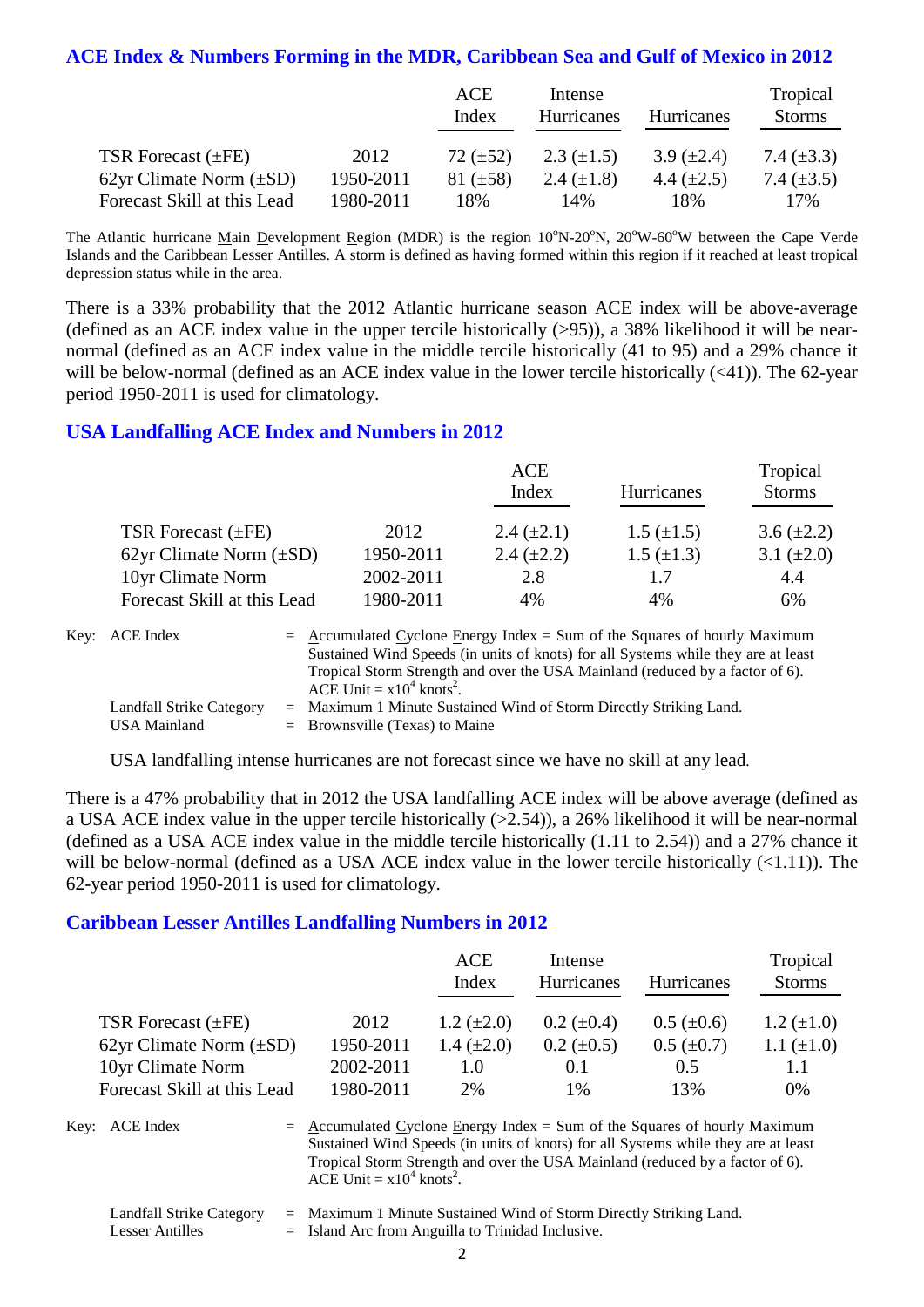## **Key Predictors for 2012**

The key factors behind the TSR forecast for a slightly below-average hurricane season in 2012 are the anticipated small supressing effect of the July-September forecast trade wind at 925mb height over the Caribbean Sea and tropical North Atlantic region  $(7.5^{\circ}N - 17.5^{\circ}N, 30^{\circ}W - 100^{\circ}W)$ , and of August-September forecast sea surface temperature for the Atlantic MDR  $(10^{\circ}N - 20^{\circ}N, 20^{\circ}W - 60^{\circ}W)$ . The current forecasts for these predictors are  $-0.45\pm0.84$  ms<sup>-1</sup> (down from the December forecast value of  $0.21 \pm 0.84$  ms<sup>-1</sup>) weaker than normal (1980-2011 climatology) and  $0.23 \pm 0.29$ °C cooler than normal (1980-2011 climatology) (down from the December forecast value of  $0.12 \pm 0.29$ °C warmer than normal). The July-September 2012 trade wind prediction is based on an expectation of neutral ENSO conditions in August-September 2012 as forecast by an in-house multi-ensemble extension of the Knaff and Landsea (1997) ENSO-CLIPER model (Lloyd-Hughes et al, 2004). The forecast skills for these predictors at this lead are 26% and 34% respectively. However, it should be stressed there are large forecast uncertainties in both these predictors at this lead. The TSR forecast has decreased since early December 2011 due primarily to the North Atlantic MDR sea surface temperatures in August-September now forecast to be cooler than before.

## **The Precision of Seasonal Hurricane Forecasts**

The figure displays the recent 10-year (2002-2011) skill for the forecast number of North Atlantic hurricanes issued by different organisations.

Forecast precision is assessed using the Mean Square Skill Score (MSSS) which is the percentage improvement in mean square error over a climatological forecast. Positive skill indicates that the model performs better than a climatology forecast, whilst a negative skill indicates that it performs worse than climatology. Two different climatologies are used: a fixed 50-year (1950-1999) climatology and a running prior 10-year climate norm.

The figure compares the forecast skill of the TSR, NOAA (National Oceanic and Atmospheric Administration) and CSU (Colorado State University) seasonal hurricane outlooks 2002-2011 as a function of lead time. NOAA does not release seasonal outlooks before late May. It is clear there is little skill in forecasting the upcoming number of Atlantic hurricanes from the prior December. Skill climbs slowly as the hurricane season approaches. Moderate skill levels are reached by early June and good skill levels are achieved from early August.

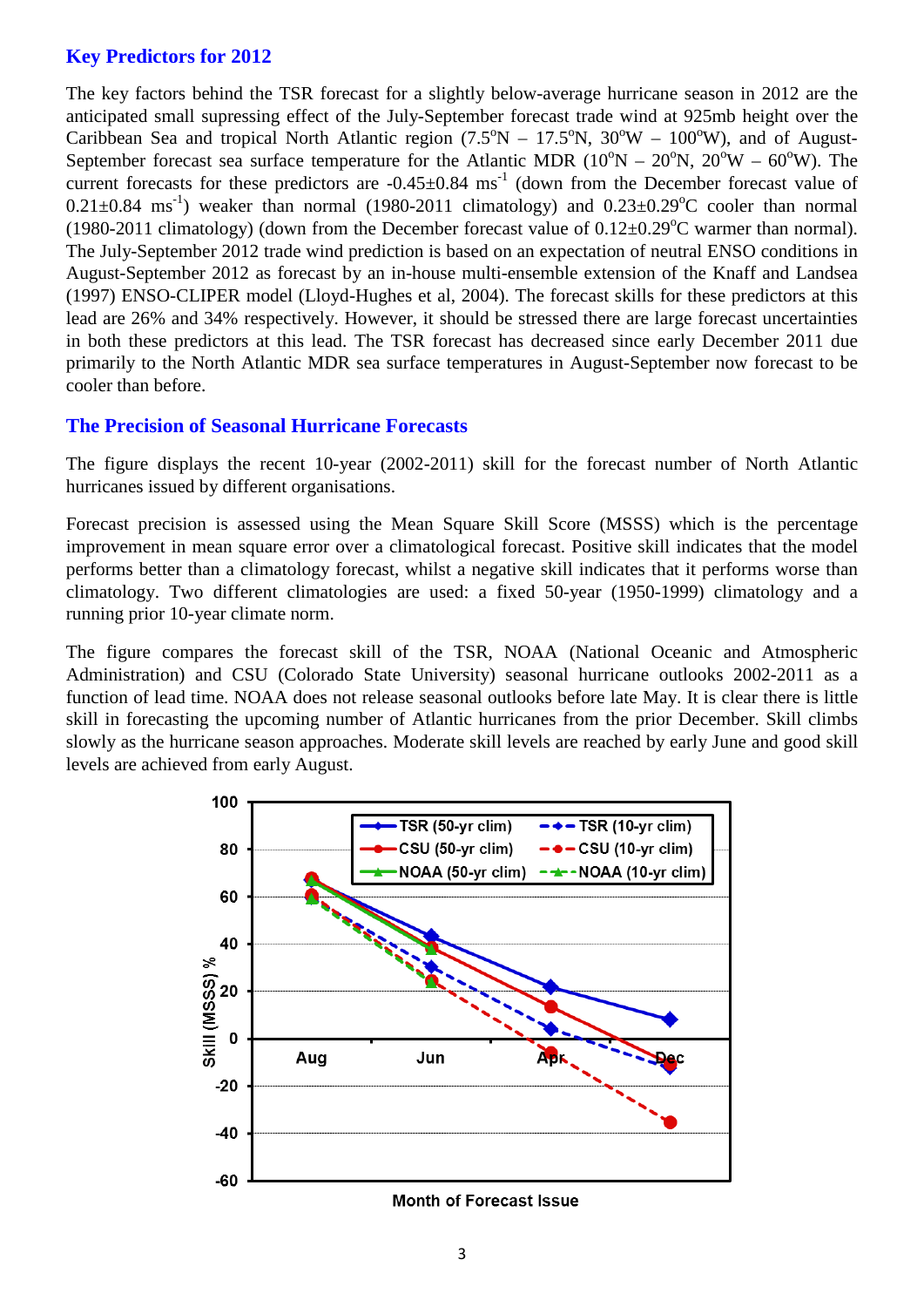In terms of TSR forecast successes and failures in recent years, the 2004, 2005, 2008, 2010 and 2011 North Atlantic hurricane seasons were predicted to have 'high activity' (i.e. in the top one third of years historically) to high (60-70%) probability from the previous December. In contrast, the TSR extended range forecasts for the 2006, 2007 and 2009 hurricane seasons were less impressive.

## **Further Information and Next Forecast**

Further information about TSR forecasts and verifications may be obtained from the TSR web site *http://www.tropicalstormrisk.com*. The next TSR forecast update for the 2012 Atlantic hurricane season will be a pre-season forecast issued on the 25<sup>th</sup> May 2012.

### **References**

- Knaff, J. A. and C. W. Landsea, An El Niño-Southern Oscillation Climatology and Persistence (CLIPER) Forecasting Scheme, *Wea. Forecasting*, **12**, 633-652, 1997.
- [Lloyd-Hughes, B., M. A. Saunders and P. Rockett, A consolidated CLIPER model for improved](http://www.tropicalstormrisk.com/docs/Lloyd-Hughesetal2004.pdf)  [August-September ENSO prediction skill,](http://www.tropicalstormrisk.com/docs/Lloyd-Hughesetal2004.pdf) *Wea. Forecasting*, **19**, 1089-1105, 2004.

# **Appendix – Predictions from Previous Months**

#### **1. Atlantic ACE Index and System Numbers**

| <b>Atlantic ACE Index and System Numbers 2012</b> |             |                |                                    |                   |                       |  |  |  |
|---------------------------------------------------|-------------|----------------|------------------------------------|-------------------|-----------------------|--|--|--|
|                                                   |             | ACE<br>Index   | Named<br>Tropical<br><b>Storms</b> | Hurricanes        | Intense<br>Hurricanes |  |  |  |
| Average Number $(\pm SD)$ (1950-2011)             |             | $103 (\pm 60)$ | $10.7 (\pm 4.3)$                   | $6.2 \ (\pm 2.7)$ | $2.7 \ (\pm 1.9)$     |  |  |  |
| Average Number (2002-2011)                        |             | 136            | 15.7                               | 7.5               | 3.8                   |  |  |  |
| TSR Forecasts $(\pm SD)$                          | 12 Apr 2012 | $95 (\pm 55)$  | $12.5 (\pm 4.1)$                   | 5.6 $(\pm 2.8)$   | $2.6 (\pm 1.6)$       |  |  |  |
|                                                   | 7 Dec 2011  | $117 (\pm 58)$ | 14.1 $(\pm 4.2)$                   | 6.7 $(\pm 3.0)$   | 3.3 $(\pm 1.6)$       |  |  |  |
| <b>CSU</b> Forecast                               | 4 Apr 2012  | 70             | 10                                 | 4                 |                       |  |  |  |

#### **2. MDR, Caribbean Sea and Gulf of Mexico ACE Index and Numbers**

| <b>MDR, Caribbean Sea and Gulf of Mexico ACE Index and Numbers 2012</b> |             |                     |                                    |                 |                       |  |  |
|-------------------------------------------------------------------------|-------------|---------------------|------------------------------------|-----------------|-----------------------|--|--|
|                                                                         |             | <b>ACE</b><br>Index | Named<br>Tropical<br><b>Storms</b> | Hurricanes      | Intense<br>Hurricanes |  |  |
| Average Number $(\pm SD)$ (1950-2011)                                   |             | $81 (\pm 58)$       | 7.4 $(\pm 3.5)$                    | 4.4 $(\pm 2.5)$ | 2.4 $(\pm 1.8)$       |  |  |
| Average Number (2002-2011)                                              |             | 114                 | 10.6                               | 5.8             | 3.5                   |  |  |
| TSR Forecast $(\pm SD)$                                                 | 12 Apr 2012 | $72 (\pm 52)$       | 7.4 $(\pm 3.3)$                    | 3.9 $(\pm 2.4)$ | $2.3 \ (\pm 1.5)$     |  |  |

#### **3. US ACE Index and Landfalling Numbers**

| <b>US Landfalling Numbers 2012</b>    |             |                     |                                    |                   |  |  |  |  |
|---------------------------------------|-------------|---------------------|------------------------------------|-------------------|--|--|--|--|
|                                       |             | <b>ACE</b><br>Index | Named<br>Tropical<br><b>Storms</b> | Hurricanes        |  |  |  |  |
| Average Number $(\pm SD)$ (1950-2011) |             | 2.4 $(\pm 2.2)$     | 3.1 $(\pm 2.0)$                    | $1.5 \ (\pm 1.3)$ |  |  |  |  |
| Average Number (2002-2011)            |             | 2.8                 | 4.4                                | 1.7               |  |  |  |  |
| TSR Forecasts $(\pm SD)$              | 12 Apr 2012 | $2.4 \ (\pm 2.1)$   | $3.6 (\pm 2.2)$                    | $1.5 \ (\pm 1.5)$ |  |  |  |  |
|                                       | 7 Dec 2011  | $3.0 (\pm 2.1)$     | 4.3 $(\pm 2.2)$                    | $1.8 (\pm 1.5)$   |  |  |  |  |